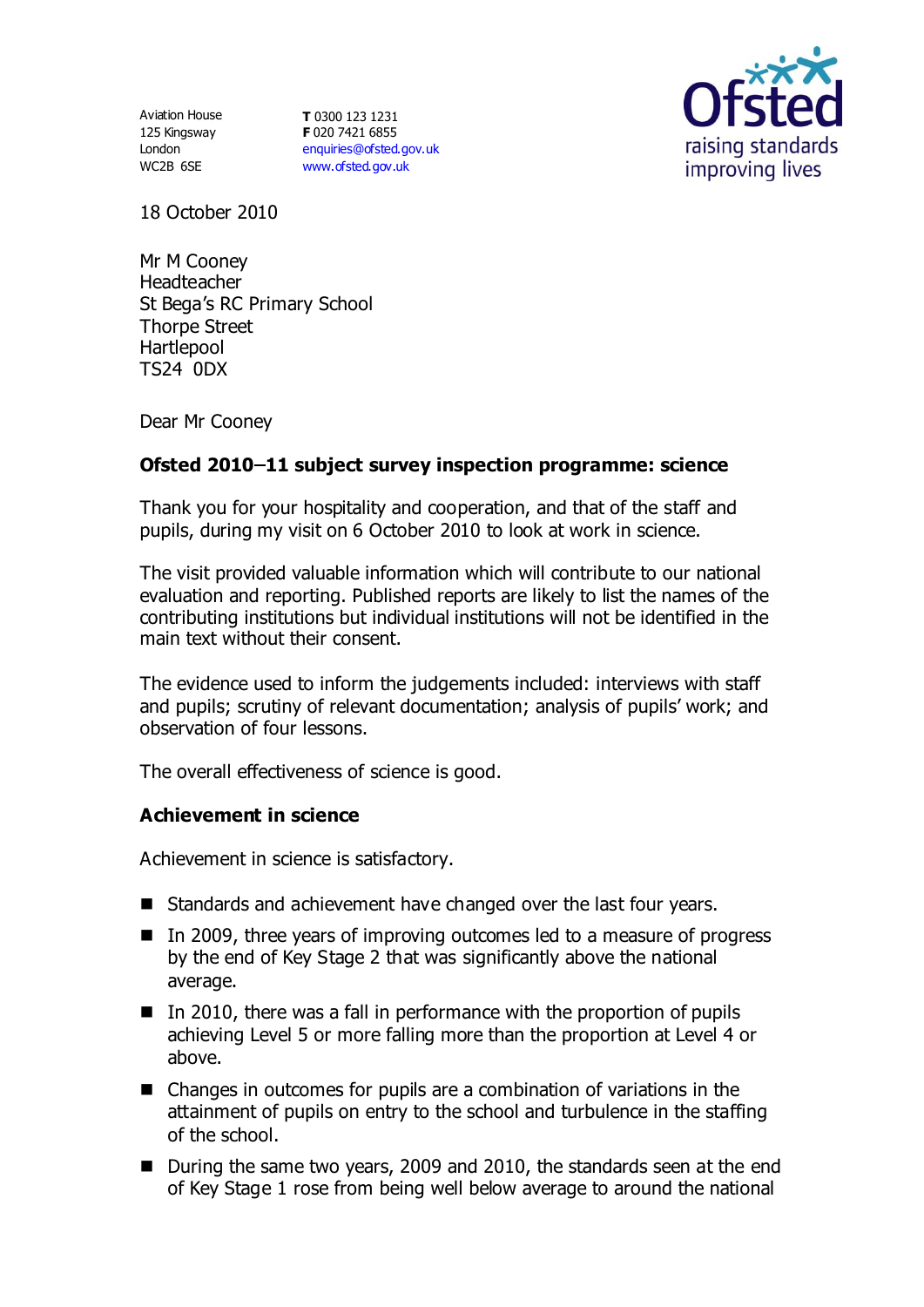average which is the reverse of the changes seen at the end of Key Stage 2.

- $\blacksquare$  There are no significant differences between the progress made by pupils from different groups. This indicates good inclusion of pupils of all abilities.
- $\blacksquare$  Pupils are working with confidence. They are clearly used to making decisions, joining in planning and raising their known questions. They show positive attitudes to work in science.

# **Quality of teaching in science**

The quality of teaching in science is good.

- All the teaching seen was at least good with some elements that were outstanding.
- Teachers plan very effectively for activities that are well matched to learning objectives and are set in relevant contexts that engage pupils well.
- Individual pupils are challenged appropriately. Teachers use question and answer techniques to check on the learning and to engage pupils.
- Teachers are using some assessments that inform them of pupils' progress but work is needed to bring about greater consistency in assessment practice.
- $\blacksquare$  The school is developing the range of assessments, specific to science, linked to targets and monitoring. This is planned to involve more selfassessment by pupils.
- Teachers use ICT well to extend pupils' experience of the world which they cannot experience first-hand. They use interactive whiteboards well to engage pupils and check their understanding.

### **Quality of the curriculum in science**

The quality of the curriculum in science is good.

- $\blacksquare$  There is a good detailed scheme of work throughout the school. This has been recently reviewed to ensure the coverage of the National Curriculum in science for the mixed-age classes.
- $\blacksquare$  The scheme of work is the product of good management and leadership working in collaboration with teaching staff. Individual class teachers engage with other teachers to discuss plans.
- Planning involves cross-curricular work including the effective development of literacy through science activities.
- The curriculum is well balanced and covers all areas of science including scientific enquiry. Pupils clearly enjoy the practical work they engage in.
- Scientific enquiry is a significant element of all the work in science, including in the Early Years Foundation Stage and provides a good basis for the range of science education that the school provides.